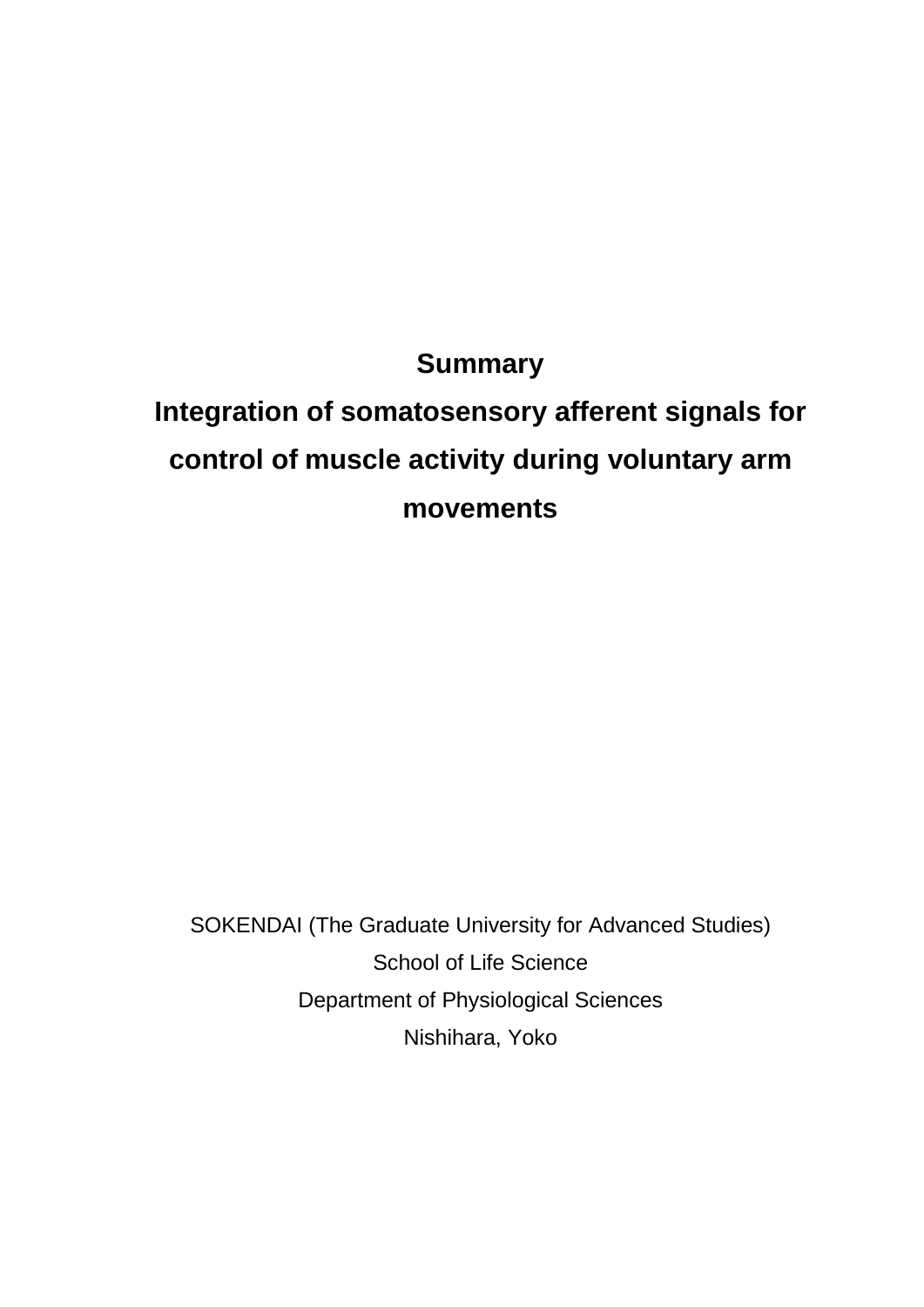# **Introduction**

Somatosensory information is essential for coordinated limb movements. Peripheral sensory receptors continuously transmit somatosensory information to the central nervous system, which is critical for us to perform the precise limb control, and their blockade impairs the fine motor control.

Somatosensory information, including proprioceptive and tactile information from muscles, joints, and skin, is carried from the peripheral sensory receptors to the dorsal root ganglia (DRG) located adjacent to the spinal cord. The central branches either ascend to the supraspinal centers or make reflex loops in the spinal cord towards targeting motoneurons. The latter pathway forms spinal reflex circuits for generating stereotypical movements by rapid feedback corrections. However, how peripheral sensory feedback is involved in the modulation of muscle activity during voluntary movements is unclear.

To understand the contribution of peripheral sensory feedback to voluntary movements, I simultaneously recorded the activity of a population of peripheral afferents and corresponding forelimb muscles in two monkeys during a voluntary reach-and-pull task. The muscle activities were decoded from the population activity of DRG neurons. The decoding model was also examined to reveal how the population activity of DRG neurons was integrated to modulate muscle activity.

# **Methods**

### **Behavioral task and physiological recordings**

Two macaque monkeys (Macaca fuscata), one female (Monkey C, 5.4kg) and one male (Monkey T, 5.9kg), were trained to perform a reach-and-pull task with their right hands. During the task, single-unit activities were recorded from a population of DRG neurons at the lower cervical segments (Monkey C: C6, 13 units; Monkey T: C7-C8, 17 units) by using multi-electrode arrays (sampling rate: 40 kHz). Population activities were filtered by a multichannel amplifier (150 kHz high-pass and 8 kHz low-pass analog filters) with a gain of x20000. At the same time, electromyogram (EMG) from forelimb muscles (Monkey C, 10 muscles; Monkey T: 12 muscles) was also recorded (sampling rate: Monkey C: 1 kHz, Monkey T: 2 kHz). Activities of EMG were also filtered by an additional amplifier (1.5 highpass and 3 kHz low-pass filter).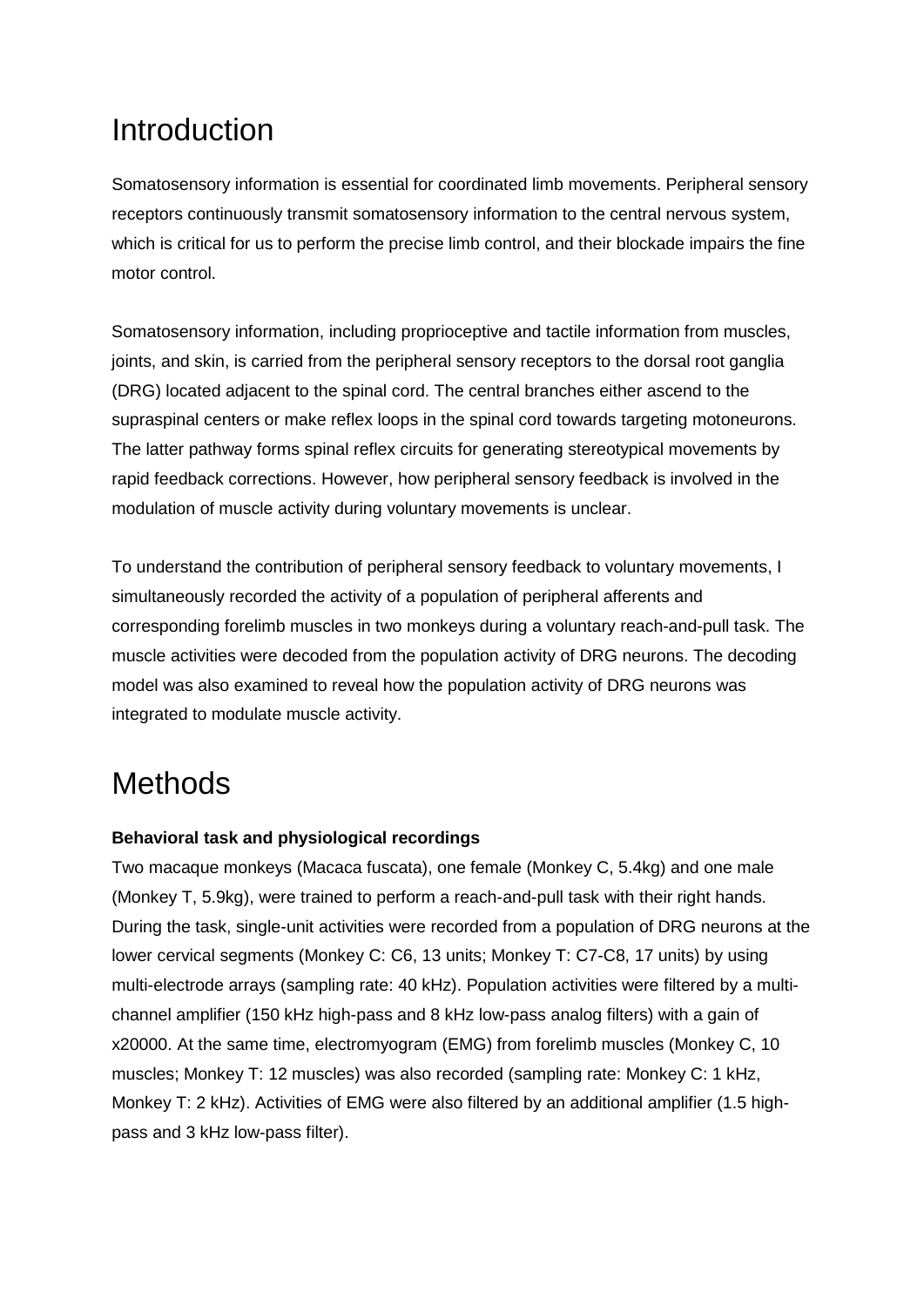### **Decoding muscle activity from DRG neuron activity**

A sparse linear regression algorithm (SLiR) was applied to decode the activity of individual muscles from the DRG neuron activity, as follows:

$$
y(t) = \sum_{k,l} w_{k,l} \times x_k(t + l\delta) + b
$$

where *y*(*t*) is a vector of the EMG signal from a single muscle at time index *t*. *xk(t+lδ*) is an input vector of DRG units *k* (13 or 17 units) at time index *t* and time-lag *lδ* ( $\delta$  = 5 ms).  $w_{k,l}$  is a vector of weight coefficients on DRG units *k* at time-lag *lδ*, and *b* is a vector of the bias term associated with *y*. The SLiR can automatically extract appropriate inputs and discard unessential signals to achieve a good generalization performance. So this algorithm can avoid overfitting problem compared to regularized linear regression models. SLiR has been used for studying population coding of DRG neuron activity.

### **Decoding with different time lags**

I decoded activity of each muscle from activity of all DRG neurons with a time lag between them (lags ranged from -500 ms to 500 ms, with a step width of 50 ms or 10 ms). With the positive lags (lags > 0), the DRG activity was used to predict muscle activity that occurred earlier. High decoding performance with a positive lag implies that information in the muscle activity is carried on to the later DRG activity. This would be expected that somatosensory information reaches to DRG after actual movements. With the negative lags (lags < 0), the DRG activity was used to predict muscle activity that occurred later. High decoding performance with a negative lag implied that information in the DRG activity is carried on to the later muscle activity. This would suggest that somatosensory afferent information is involved in the generation of upcoming muscle activity. In this thesis, the zero lag was treated as the negative values because the DRG neuron activity with the zero lag should have already carried the somatosensory information.

For the model estimation and evaluation, a recording session (10 min) was divided into 24 blocks (25 s each). Among 24 blocks, 21 blocks were randomly selected as the training blocks to estimate the decoding model. The remaining three blocks were used as the testing blocks to cross-validate the decoding performance (both correlation coefficients and root mean square error were used). The combinations of testing and training blocks were changed 8 times so that each block was chosen once as the testing block. Eight-fold crossvalidation was performed in all the analysis.

The DRG neuron signals were transformed from discrete (spike timing) to continuous (instantaneous firing rate) signals with linear function kernels. The EMG signals were filtered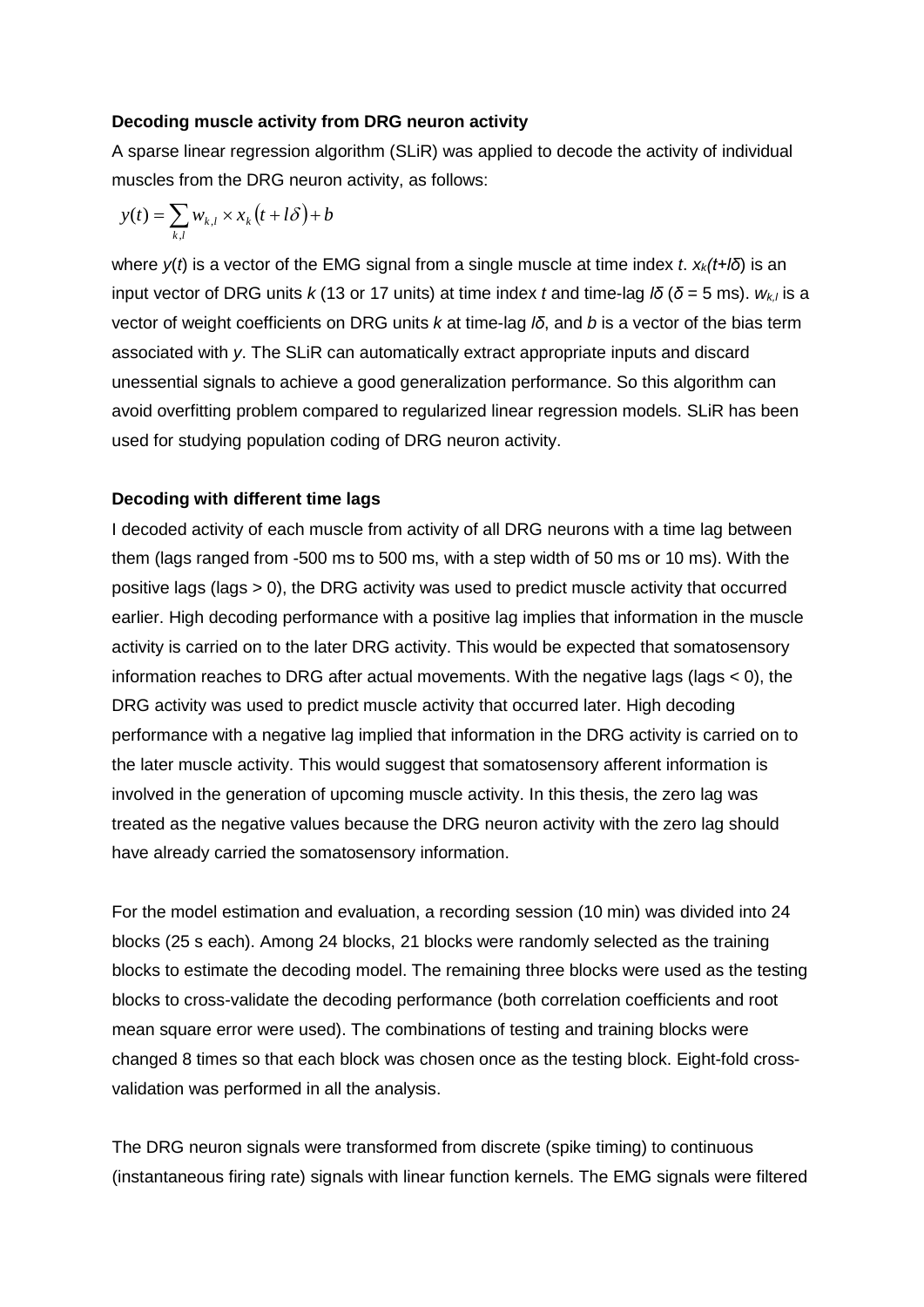(bandpass: 30-60 Hz, butter-worth,  $n = 2$ ), rectified and smoothed (moving average with a window size of 11). Then both DRG and EMG signals were down-sampled to 200 Hz.

For each muscle, a total of 37 decoding models were estimated, one for each time lag. Each decoding model was obtained from the following procedure: (1) The preprocessed EMG signals were decoded from the preprocessed DRG signals by using the SLiR, and (2) the correlation coefficient (R) and normalized root mean square error (nRMSE) between the actual and decoded EMG signals were calculated to evaluate the decoding performance.

### **Determination of the informative lags**

I identified the lags during which the decoding performance exceeded the chance level. To achieve this, I shuffled the combination of DRG neuron signals and EMG signals in the training blocks and obtained a shuffled model. In the shuffled model, the causal relationship between the DRG and muscle activity would be removed, and thus the decoding performance of the shuffling model could be regarded as the chance level. This shuffling procedure was repeated 50 times for all lags.

For each lag of a muscle, the decoding performance (i.e. R and nRMSE) of the original unshuffled case was compared to its corresponding chance level (unpaired t-test,  $\alpha$  = 0.05, Bonferroni correction). A lag with decoding performance significantly higher than the chance level was defined as an "*informative lag*".

### **Contribution of DRG unit to single muscle**

For each lag of a muscle, I compared the weight coefficients of the decoding model obtained from the original unshuffled case to those obtained from the shuffled case (unpaired t-test, α = 0.05, Bonferroni correction). If a weight coefficient was significantly different from the shuffled counterpart, the DRG unit associated with the weight coefficient was defined this as an "*informative unit*".

I then counted the number of informative units for each muscle in each lag. I also counted the number of muscles that each DRG unit significantly contributed to. This analysis was only performed for the decoding models with the informative lags.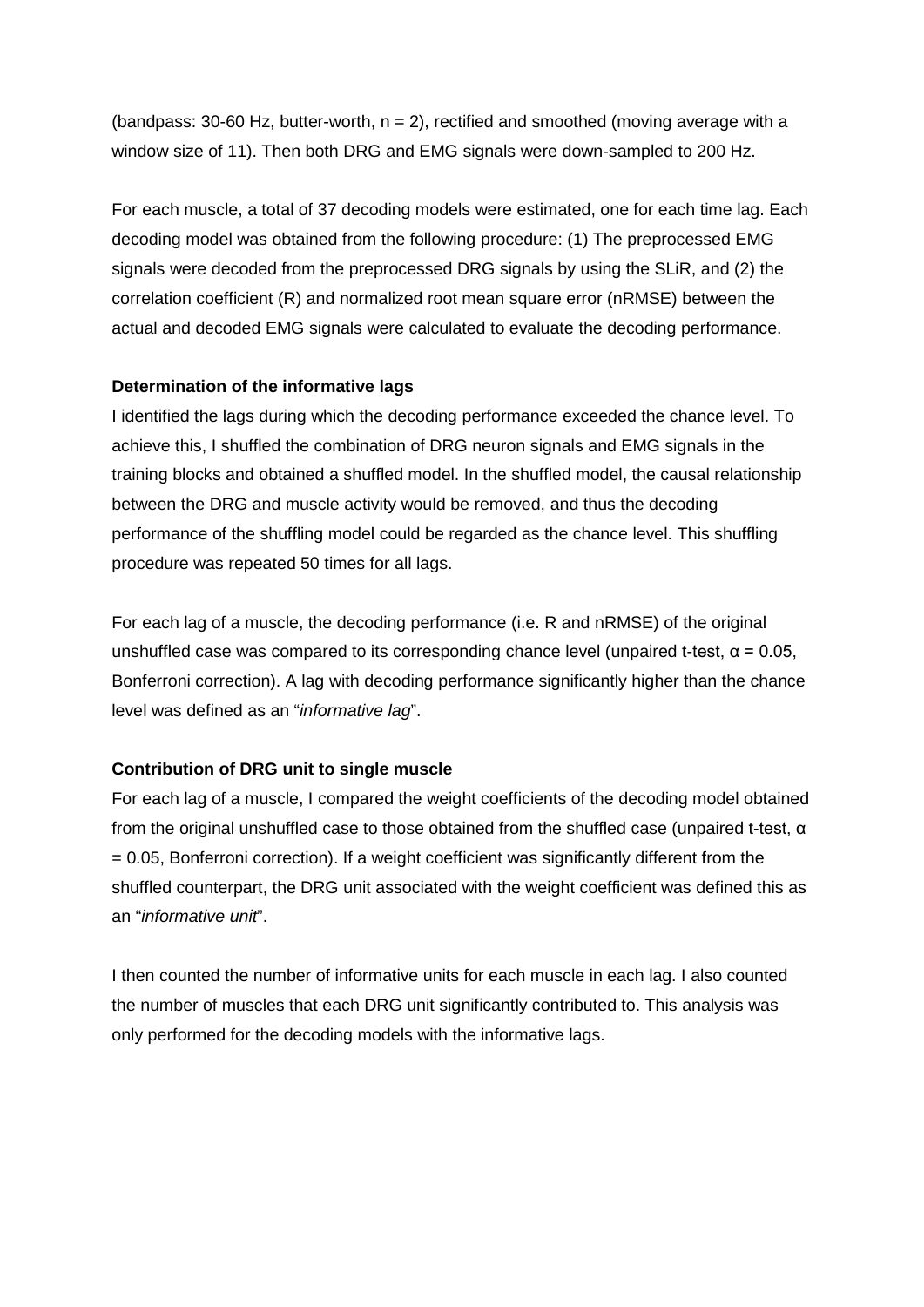### **Results**

### **Decoded muscle activity**

The activity of 10 muscles was decoded from 13 DRG units in Monkey C. The activity of 12 muscles were decoded from 17 DRG units in Monkey T. In the case of positive lags, the muscle activities of each muscle were decoded accurately for the whole time course (e.g. EDC, lag = 30 ms, R: mean ± std,  $0.61 \pm 0.12$ , nRMSE:  $0.67 \pm 0.04$  in Monkey C; R:  $0.69 \pm 0.04$ 0.11, nRMSE:  $0.62 \pm 0.05$  in Monkey T). This suggested that the DRG neurons encoded the muscle activity, as expected. In the case of negative lags, only the later phase during the movement period could be decoded, so the decoding performance were slightly lower than in the positive lags (e.g. EDC, lag = -20 ms, R:  $0.40 \pm 0.16$ , nRMSE:  $0.77 \pm 0.03$  in Monkey C; R:  $0.48 \pm 0.20$ , nRMSE:  $0.70 \pm 0.07$  in Monkey T). This result suggested that the peripheral afferent feedback signals in DRG neurons contributed to the control of muscle activity, especially for the later phase of the movement.

### **The chance level of decoding performance**

The nRMSE was applied to evaluate the decoding performance instead of R. The chance level of R values changed across time lags and oscillated between the negative and positive values while the chance level of nRMSE values showed no significant changes across the time lags. Because the calculation of R values does not consider the difference but only measures the similarity between the patterns of two signals, so R value could show high values even the amplitudes of two signals are significantly different. Since nRMSE is a direct measure of the difference in amplitudes between two signals, nRMSE is considered to be a more appropriate measure of the decoding performance than R, and hereafter I used nRMSE as the indicator of decoding performance indicator in the following analyses.

### **Determination of the informative lags**

I identified the informative lags during which the decoding performance exceeded the corresponding chance level. The informative lag of EDC was ranged from -60 ms to +350ms in Monkey C and from -100 ms to 500 ms in Monkey T, respectively. In all the recorded muscles from the two monkeys, the informative lags included both the positive and negative lag ranges. The informative onset for all muscles was ranged from -30 ms to -350 ms in two monkeys, which indicated that DRG activity which occurred slightly earlier than muscle activity contained the information about the muscle activity.

### **Contribution of individual DRG activity to muscle activity**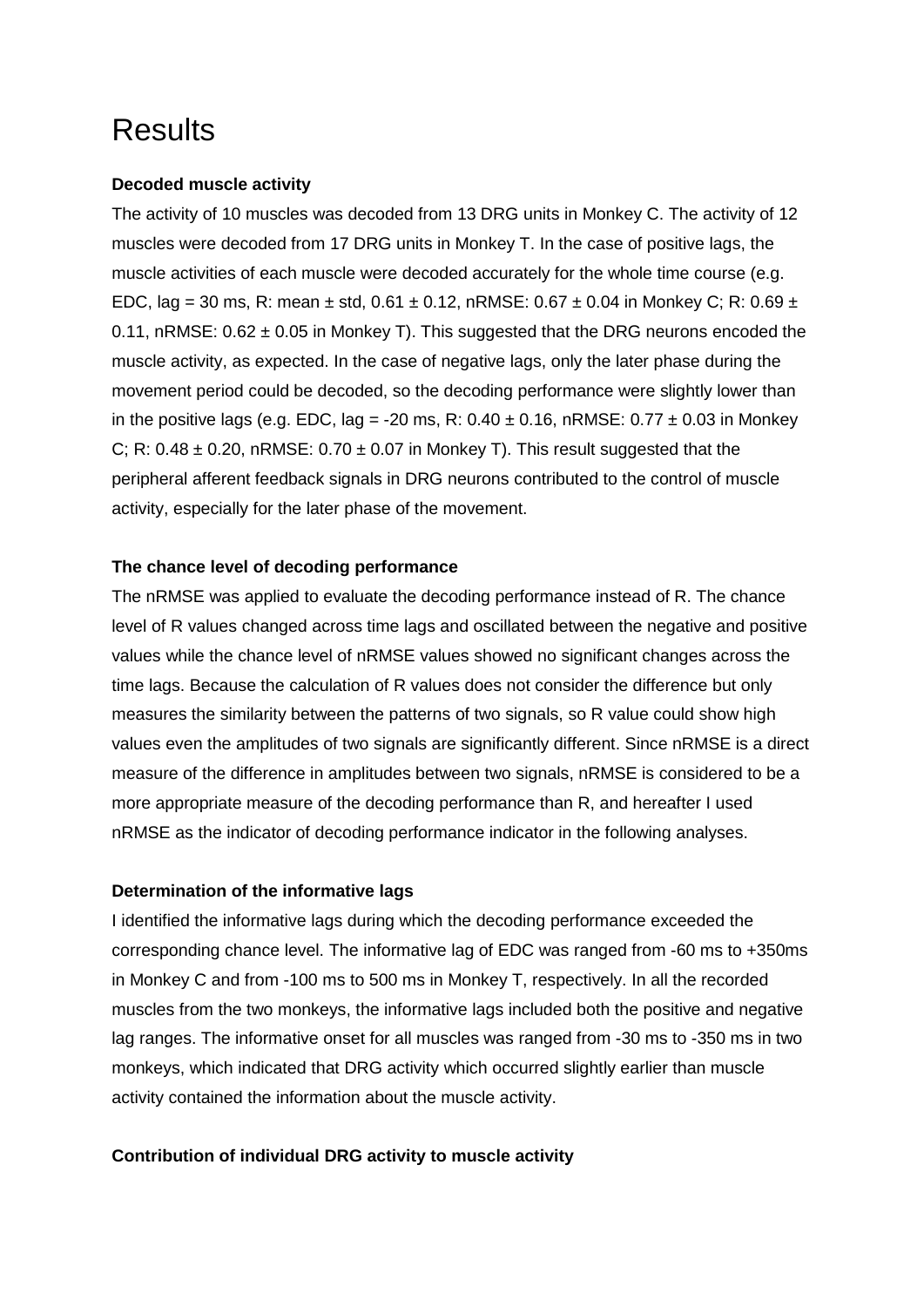Next, I investigated the decoding model itself, because, in a particular decoding model, the weight coefficient value represents the contribution of individual DRG activity to the activity of the target muscle.

### **(1) Contribution of multiple DRG units to a single muscle**

First, I examined the weight coefficients of the decoding model for each informative lags to understand the dynamics of contribution of DRG unit activity to the target muscle activity. For each decoding model, multiple DRG units were involved in the decoding of muscle activity. In a particular model, the weight coefficient value was different among individual DRG units. In each DRG unit, the weight coefficient value dynamically changed across time lags. These results indicated that the contribution of individual DRG units would contribute to the decoding of muscle activity with a variety of temporal profiles.

In multiple DRG units of a particular decoding model, weight coefficient values showed a significant difference from the weight coefficient values of the shuffled models. For example, in EDC of Monkey T, the number of informative units was 8 in a lag (-100 ms). These results indicated that the somatosensory information related to the target muscle was decoded by activity of multiple DRG units. In another lag (-20 ms), the number of informative units was 7. Although these numbers of informative units were close to each other, the combination of the DRG units was partially different.

Thus, these results demonstrated that the number of DRG units that have the somatosensory information related to the muscle activity changed across time lags and that contribution of the individual DRG unit to the decoding of muscle activity also varied across time lags in both monkeys.

### **(2) Contribution of a single DRG unit to multiple muscles**

Second, I compared the weight coefficients across the decoding model for individual muscles to understand how activity from a single DRG unit contributed to the activity of multiple muscles. The examination was done for each unit. For example, the particular DRG unit (unit no.2 in Monkey T) was involved in the 8 muscles ( $\text{lag} = -100 \text{ ms}$ ). In another lag (lag = -20ms), the same DRG unit was involved in the 9 muscles. The combination of muscles was partially different between these lags. The number of muscles for which the DRG unit has significant information changed across the time lag, which indicated that a particular DRG unit carried the somatosensory information related to multiple muscles. The number of muscles for which the DRG units had significant information also varied across lags.